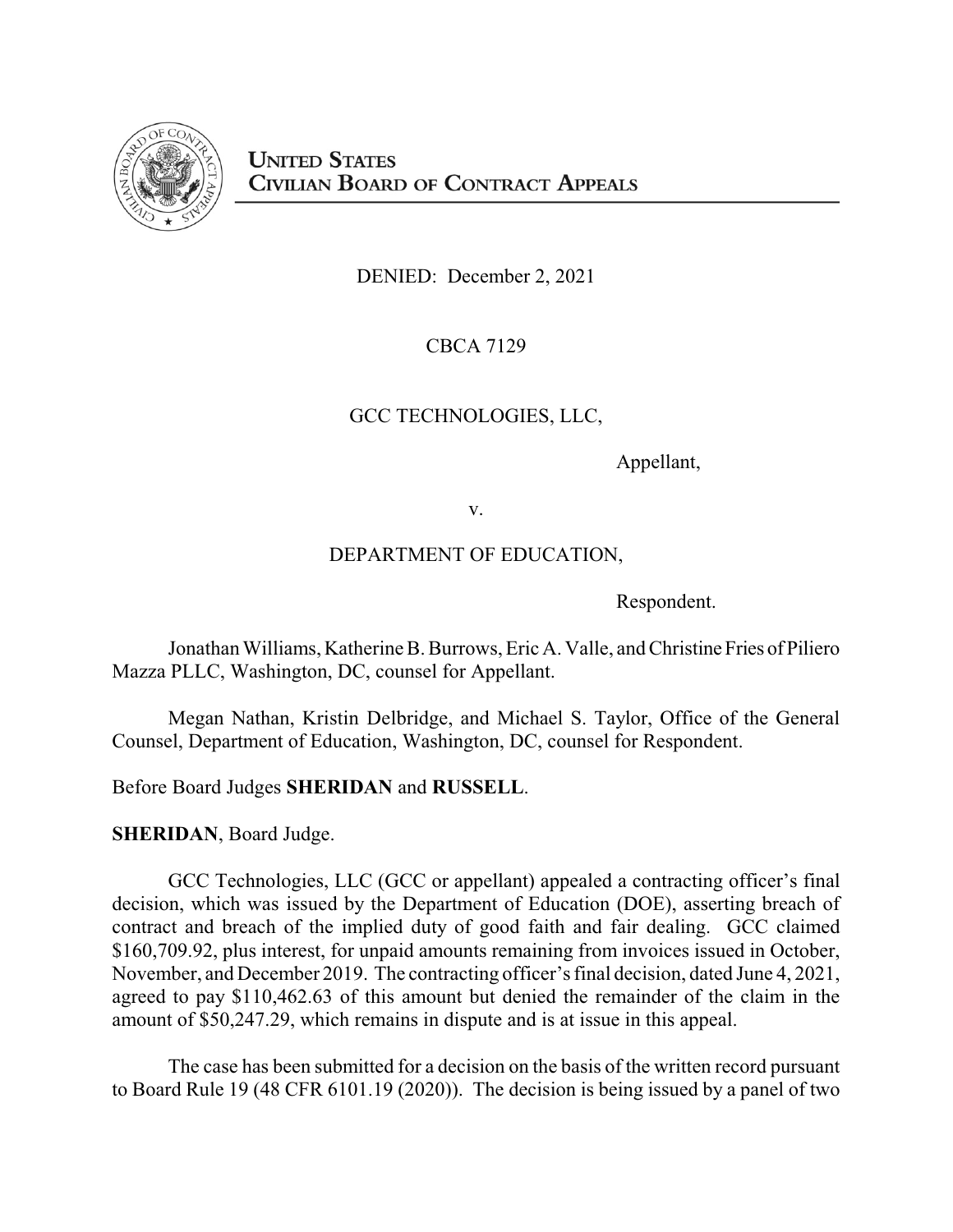judges, rather than the usual three, as a consequence of appellant's election of the accelerated procedure. *See* 41 U.S.C. § 7106(a) (2018); Board Rule 53(a). The record consists of the complaint and accompanying exhibits, the answer, the appeal file, and the briefs of the parties with attachments. For the reasons stated below, we deny the appeal.

#### Background

On September 25, 2009, DOE Federal Student Aid (FSA) awarded blanket purchase agreement (BPA) ED-FSA-09-A-0006 to GCC for acquisition and contract management support services. GCC was to provide support, including, but not limited to, providing assistance in acquisition planning, recommending acquisition strategies and approaches, drafting contract guidelines, providing technical assistance to integrated process teams and source selection or technical evaluation teams, providing business analysis of acquisition approaches and vendor proposals, drafting acquisition documents, and providing specific support under Federal Acquisition Regulation (FAR) part 42.

The BPA was issued under General Services Administration (GSA) Management, Organizational and Business Improvement Services (MOBIS) schedule contract GS-10F-0404R. In relevant part, the BPA says the following about contractor performance and the contracted staffing services:

The contractor is expected to have staff available upon award to perform all the work **atits location** unless otherwise indicated in the Task Order. Specific performance requirements, place of performance, and employee qualifications will be specified in TOs [task orders]. The contractor is expected to maintain a qualified staff capable of performing under this agreement . . . .

. . . .

**All full-time schedules must provide for 80 hours of work during a two week period.** Arrival and departure times must be on the quarter- or half-hour. **Part-time employees should establish schedules that are consistent with the hours that they work.** All schedules shall provide for a standard 30-minute lunch break (Non-Billable) to be taken between 11:00 am and 2:00 pm.

(Emphasis removed and added.)

The BPA utilized time-and-materials labor rates. With respect to invoicing, the BPA provides: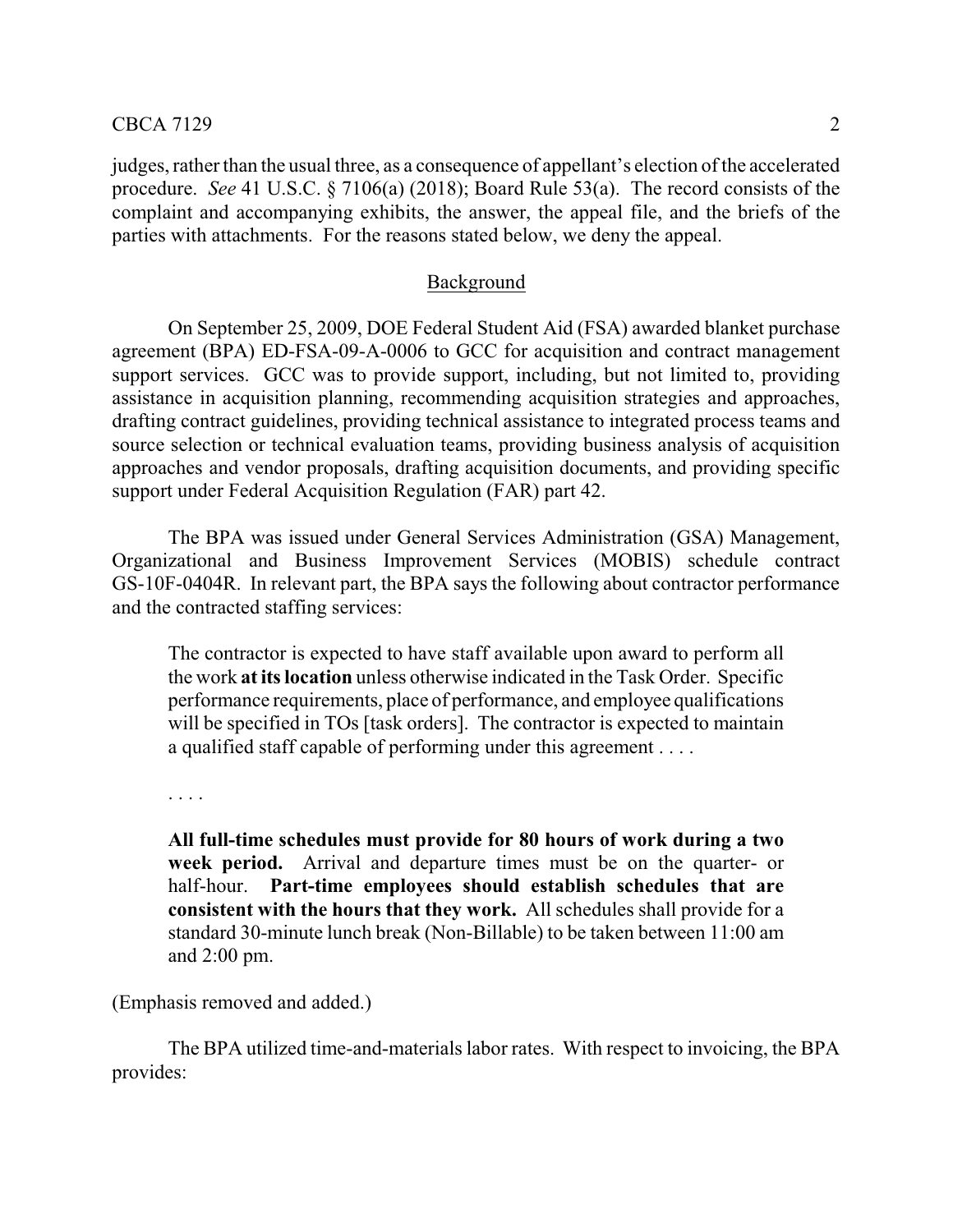At a minimum the following items must be addressed in order for the invoice to be considered "proper" for payment: . . . **(4) Description, quantity, unit of measure, unit price, and extended price of the item delivered must agree with the contract or order.** . . . **(8) Totals must be supported by subtotals and subtotals should be supported by detail, (i.e. documentation for categories of labor, hours performed, unit prices) and deliverables provided.** . . . (9) If required by this contract or order, receipts must be provided to support documentation of "other direct costs" (ODCs) or materials.

(Emphasis added.)

The BPA describes the "Tour of Duty" as:

All full time schedules must provide for 80 hours of work during a two week period. . . . Part -time employees should establish schedules that are consistent with the hours that they work. **All schedules shall provide for a standard 30-minute lunch break (Non-Billable) to be taken between 11:00 and 2:00 p.m.** The basic work requirement must be accomplished between 6:45 a.m. and 6:30 p.m. However, surge requirement can be expected.

The "Tour of Duty" section went on to specify that "**Non productive time preparing or consuming meals, surfing the Internet will not be billable.**" (Emphasis added.)

On June 12, 2019, DOE awarded task orderED-FSA-09-A-0006/91990019F0339 (the contract) to GCC for contractor acquisition support services at a DOE office work site located in Washington, D.C., for the period from June 12 to December 11, 2019. The not-to-exceed amount of the contract was \$924,249.60. The award was subject to the "Terms" and Conditions" clause contained in the BPA, which flowed down to the task order award. The performance work statement (PWS) in the task order describes the intent of the task order as obtaining acquisition support services for the Contract and Acquisition Management (CAM) effort, including "personnel qualified to performduties and tasks commonlyassigned to Contract Specialist(s) to support the CAM office." The performance requirements in the PWS state:

The Contractor shall furnish all personnel, materials, resources and sufficient staff to perform the tasks as outlined in this PWS and as set forth on the Schedule. The anticipated contract type for this requirement is **Time and Material (T&M)**; **payment shall be made only for the actual hours worked**.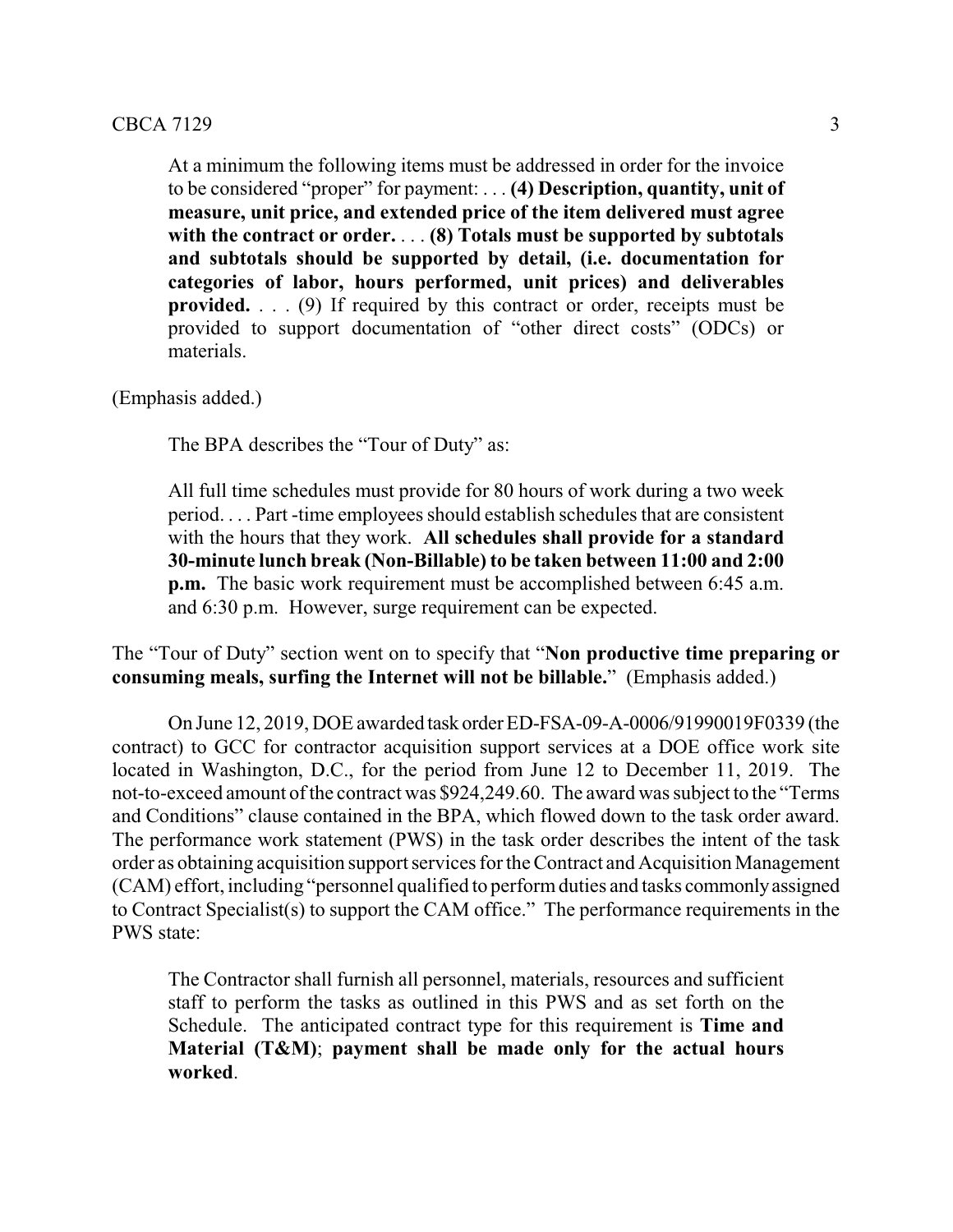. . . .

An estimate of the number of anticipated actions by type of work (Action Code) and estimated number of actions to be completed is outlined in the Table below. The Contractor shall ensure all assigned tasks are accomplished within stated time line restrictions established at time of assignment.

*NOTE: These estimates are provided for information purposes only; actual number of actions and/or days available to complete specific assigned tasks within each action may differ from that specified herein and over the course of performance. The Government reserves the right at its sole discretion to assign/unassign tasks to accommodate the Department's priorities.*[ 1 ]

. . . .

The Government reserves the unilateral right to adjust the task type(s) required under this PWS to accommodate changing demands and priorities within the CAM acquisition portfolio.

(Emphasis added.)

Regarding the core hours of service the PWS provided:

General work hours under this requirement shall be from 9:00 a.m. to 5:30 p.m. The hours are Monday through Friday, except Federal Holidays, emergency closings and other non-workdays. However, in some instances, the contractor may be required to work outside of the stated core hours. The work schedule may be adjusted periodically, on an as-needed basis, by the ... contracting officer's representative (COR) or contracting officer provided that the adjustments will not cause the Contractor to surpass the not-to-exceed amount of the contract at any time. The Government will make every attempt to provide a 24-hour notice in writing to the contractor, however, there may be

<sup>&</sup>lt;sup>1</sup> A table was provided containing contract action type codes and the estimated number of contract actions of each type that DOE anticipated ordering. For example: "New Competitive Contract Award" (18); "New Direct Contract Award" (5); "Simplified Acquisition Procedures" (0); "New GSA Task Order" (7); "New Delivery Order against ED Contract or GSA for Supplies" (0); "New Task Order complex" (28); and "New Task Order Against ED Contract/BPAs, non-complex" (4). **There is no action type code regarding work-site staffing in the table.**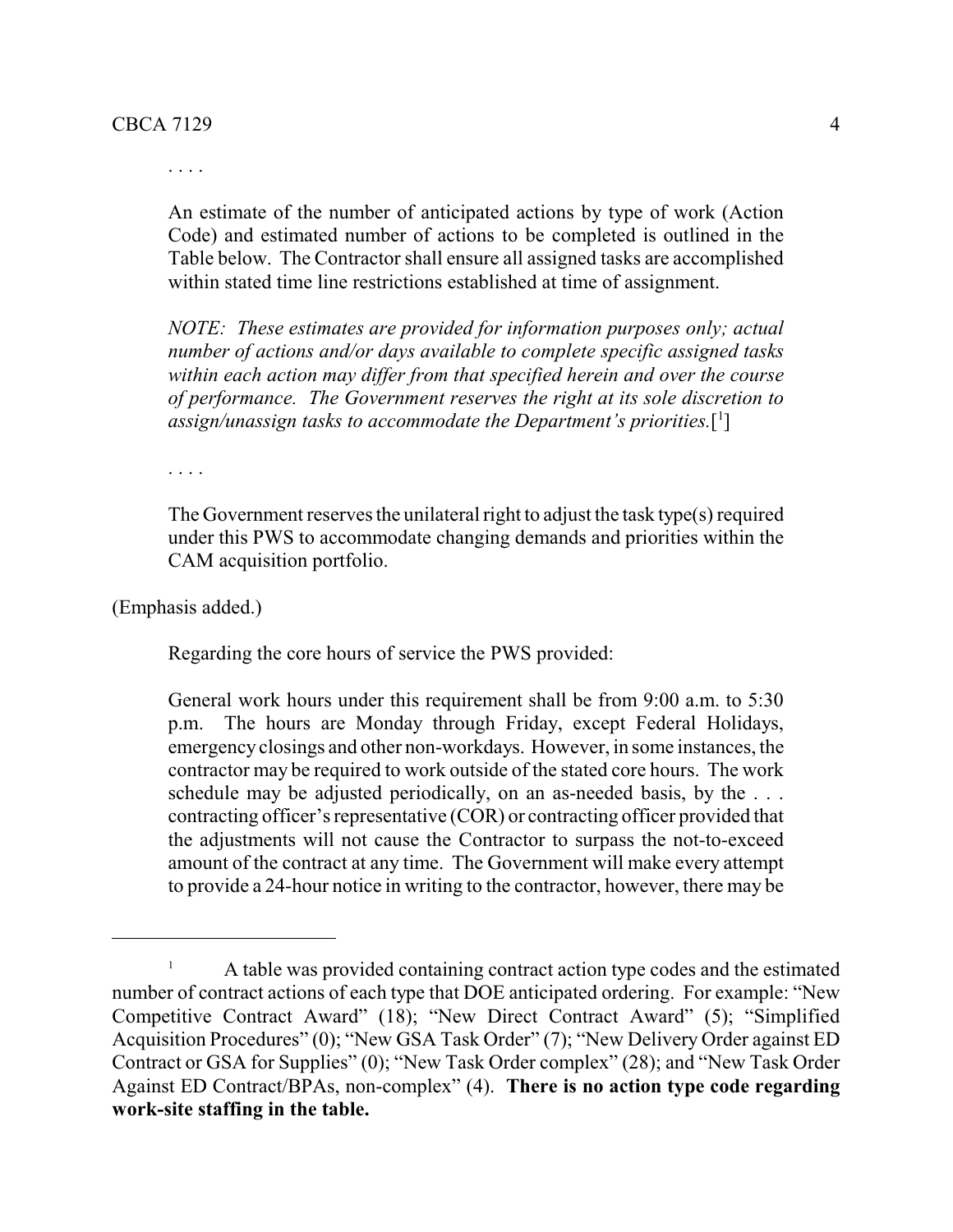instances where this is not possible (i.e., IT systems go down and other unexpected disruptions of service).

The PWS addressed progress reporting:

The Contractor shall provide to the COR and CO written progress/financial status reports with its monthly invoice. These reports shall be for the period reflected in the invoice and must include the following information:

- Work completed during the reporting period (including listing of submitted deliverables);
- Description of work in progress;
- Issues identified and plan for addressing them;
- Labor hours expended (current month and cumulative);
- Amount of funds expended (current month and cumulative); and
- Amount of funds remaining under the contract; and Total cost estimate through completion of the contract period.

With respect to costing, payments, and/or invoicing, in relevant part, the contract references FAR clause 52.232-7, Payments under Time-and-Materials and Labor-Hour Contracts (Aug 2012), which states:

The Government will pay the Contractor as follows upon the submission of vouchers approved bythe Contracting Officer orthe authorized representative:

(a) *Hourly rate*. (1) *Hourly rate* means the rate(s) prescribed in the contract for payment for labor that meets the labor category qualifications of a labor category specified in the contract that are –

(i) Performed by the Contractor;

(ii) Performed by the subcontractors; or

(iii) Transferred between divisions, subsidiaries, or affiliates of the Contractor under a common control.

## **(2) The amounts shall be computed by multiplying the appropriate hourly rates prescribed in the Schedule by the number of direct labor hours performed.**

(3) The hourly rates shall be paid for all labor performed on the contract that meets the labor qualifications specified in the contract. Labor hours incurred to perform tasks for which labor qualifications were specified in the contract will not be paid to the extent the work is performed by employees that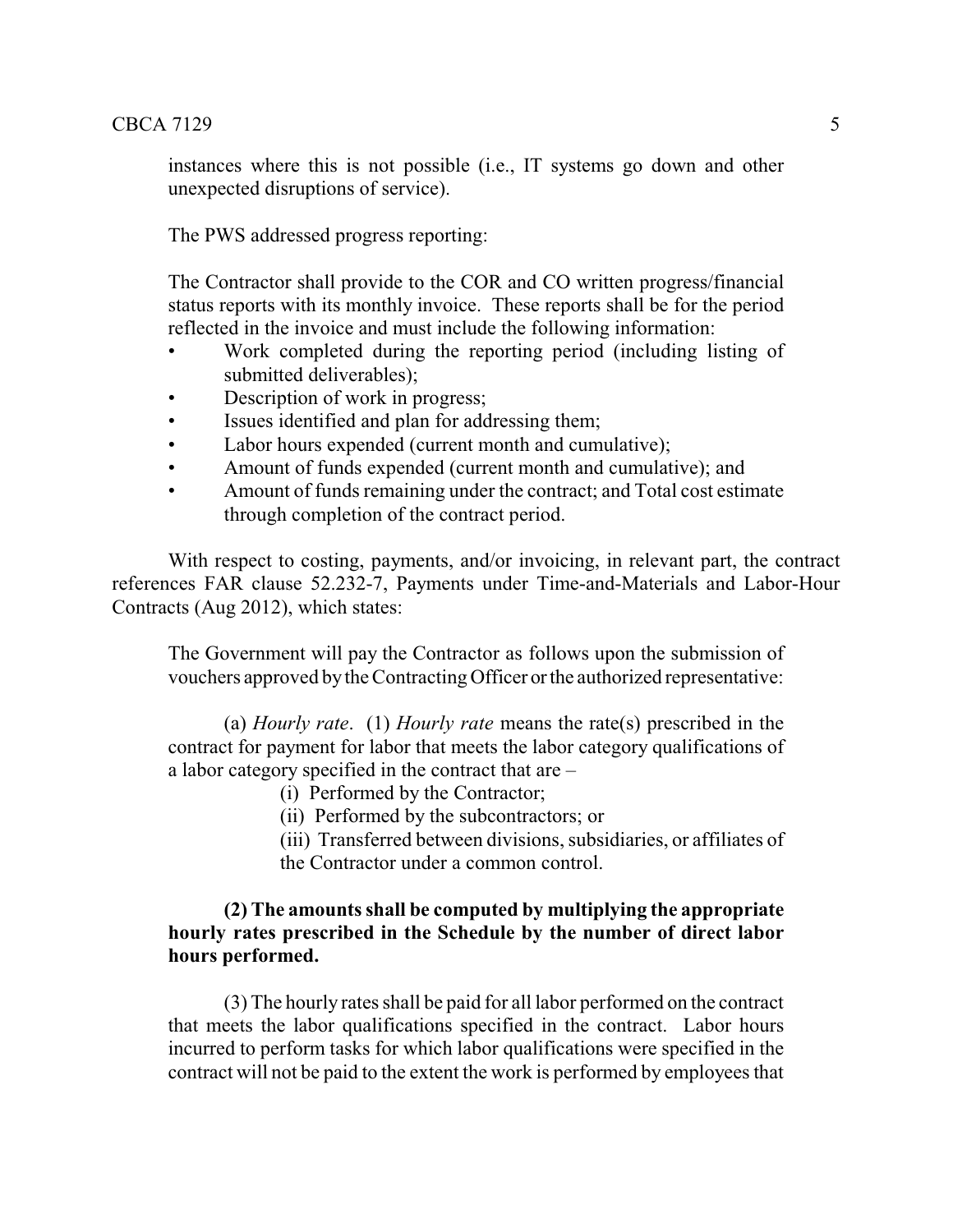do not meet the qualifications specified in the contract, unless specifically authorized by the Contracting Officer.

(4) The hourly rates shall include wages, indirect costs, general and administrative expense, and profit. Fractional parts of an hour shall be payable on a prorated basis.

(5) Vouchers may be submitted not more than once every two weeks, to the Contracting Officer or authorized representative. A small business concern may receive more frequent payments than every two weeks. The Contractor shall substantiate vouchers (including any subcontractor hours reimbursed at the hourly rate in the schedule) by evidence of actual payment and  $by -$ 

(i) Individual daily job timekeeping records;

(ii) Records that verifythe employees meet the qualifications for the labor categories specified in the contract; or

(iii) Other substantiation approved by the Contracting Officer.

(Emphasis added.)

The PWS also provides:

The anticipated contract type for this requirement is **Time and Material (T&M); payment shall be made only for actual hours worked.**

. . . .

The Contractor shall propose fixed hourly rate(s) that include all wages, overhead, general and administrative expense, and profit for each category of labor necessary to execute assigned tasks in accordance with this PWS. The Contractor shall provide fixed hourly labor rates for each proposed labor category;separate payment for indirect costs shall not be payable. Labor rates shall be provided for the Contractor's labor categories . . . planned to be utilized in performance of this PWS. The Contractor shall indicate which tasks will be performed by each proposed labor category.

. . . .

A not-to-exceed (NTE) ceiling shall be established at time of award as specified in the Schedule. The ceiling shall be calculated using the Contractor's proposed hourly labor rates multiplied by the estimated number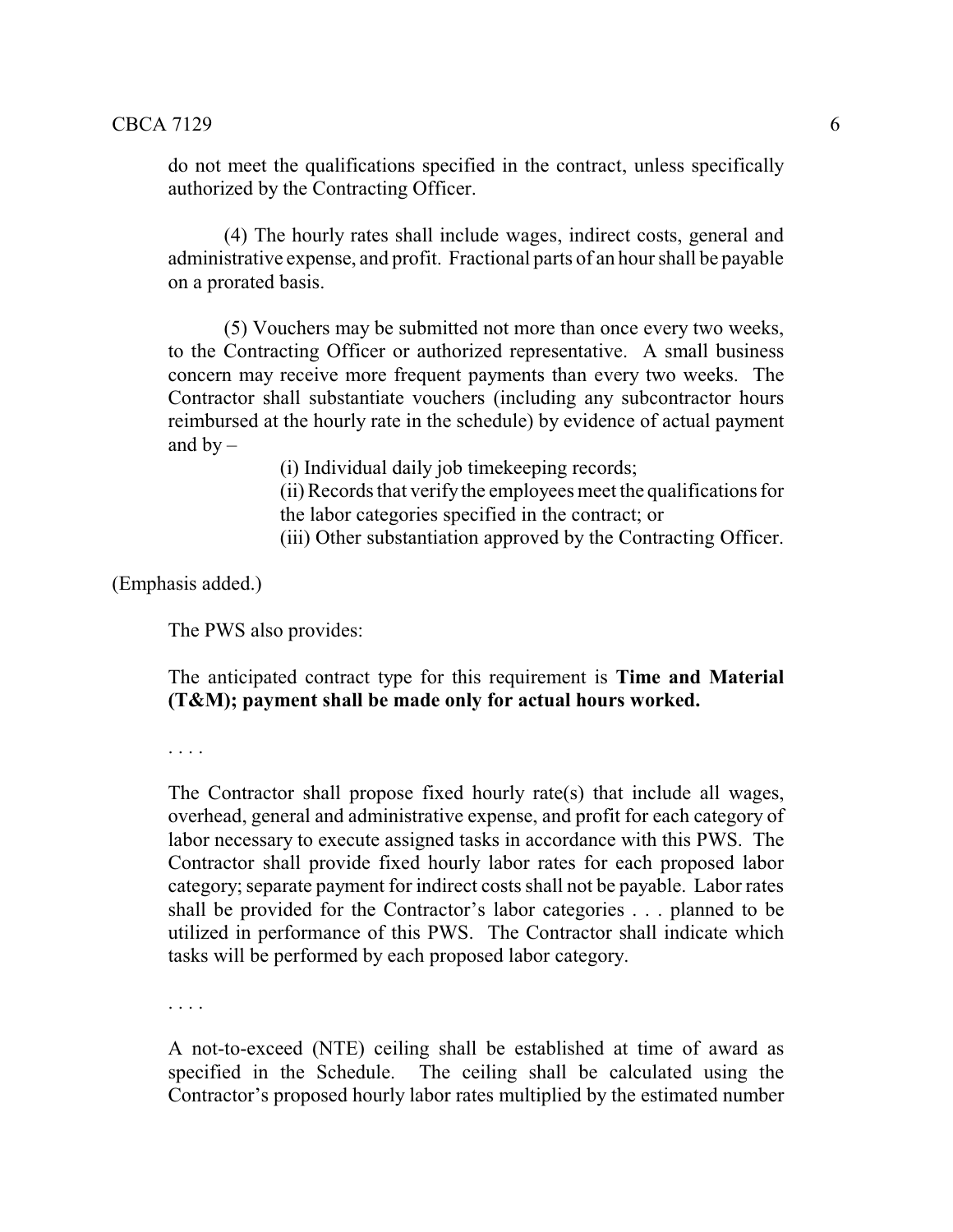## $\text{CBCA } 7129$   $\hspace{1.5cm}7$

of labor hours for each proposed labor category hourly rate. At no time shall the Contractor exceed the established ceiling during performance.

### (Emphasis added.)

The project began around June 17, 2019. Persons attending the kick-off meeting included, but were not limited to, individuals from DOE's CAM office, the contracting officer, the COR, and GCC's project manager. Meeting minutes addressed the operating procedures and introduced for the first time the master task tracker (MT2) system. The MT2 system was an excel spreadsheet devised by DOE for tracking and payment of the assigned acquisition tasks. DOE explained at the meeting that in order for work to be billable it had to be inputted into the MT2 system. The meeting minutes indicate that only the contracting officer or the COR could modify the MT2 system, which was to be updated at least weekly at the status meeting. For the MT2 system, GCC was required to identify the staff working on a particular task, provide the estimated number of hours needed to complete the task, and include appropriate notes. The attendees discussed DOE's position that if the task was in the MT2 system, GCC should proceed with the work and interface with DOE staff. However, if the task was not in the MT2 system, the work was not authorized, and GCC should not bill for any work performed on tasks not in the MT2 system.

GCC did not raise any objections to using the MT2 system, and it was touted as a way to protect both GCC and DOE. Subsequent emails from the COR to a GCC contract manager address DOE's intentions for the MT2 system in project operations:

As we discussed, the attached MT2 [system] will become the official "approval" document for any actions assigned to GCC staff for execution. It [is] my intention that nothing will roll-on/roll-off this list without my express approval. We will use our Wednesday AM weekly status [meetings] to formally capture changes, discuss hours expended to date, est[imate] time to completion, etc. for each action.

Furthermore, the COR clarified that "[the MT2 system is] what I will be using to validate invoicing when [an invoice] comes in."

The July, August, and September invoices appear to have been paid to each party's satisfaction after some back-and-forth discussions between DOE and GCC to resolve discrepancies between the hours billed and the hours recorded in the MT2 system. The COR and GCC personnel worked together to get the invoices into a form that was supported by the MT2 system, and DOE was willing to use these as support for payment. The contract appears to have worked to everyone's satisfaction, with GCC employees assigned and paid on an hourly basis to perform each acquisition task that was placed into the MT2 system.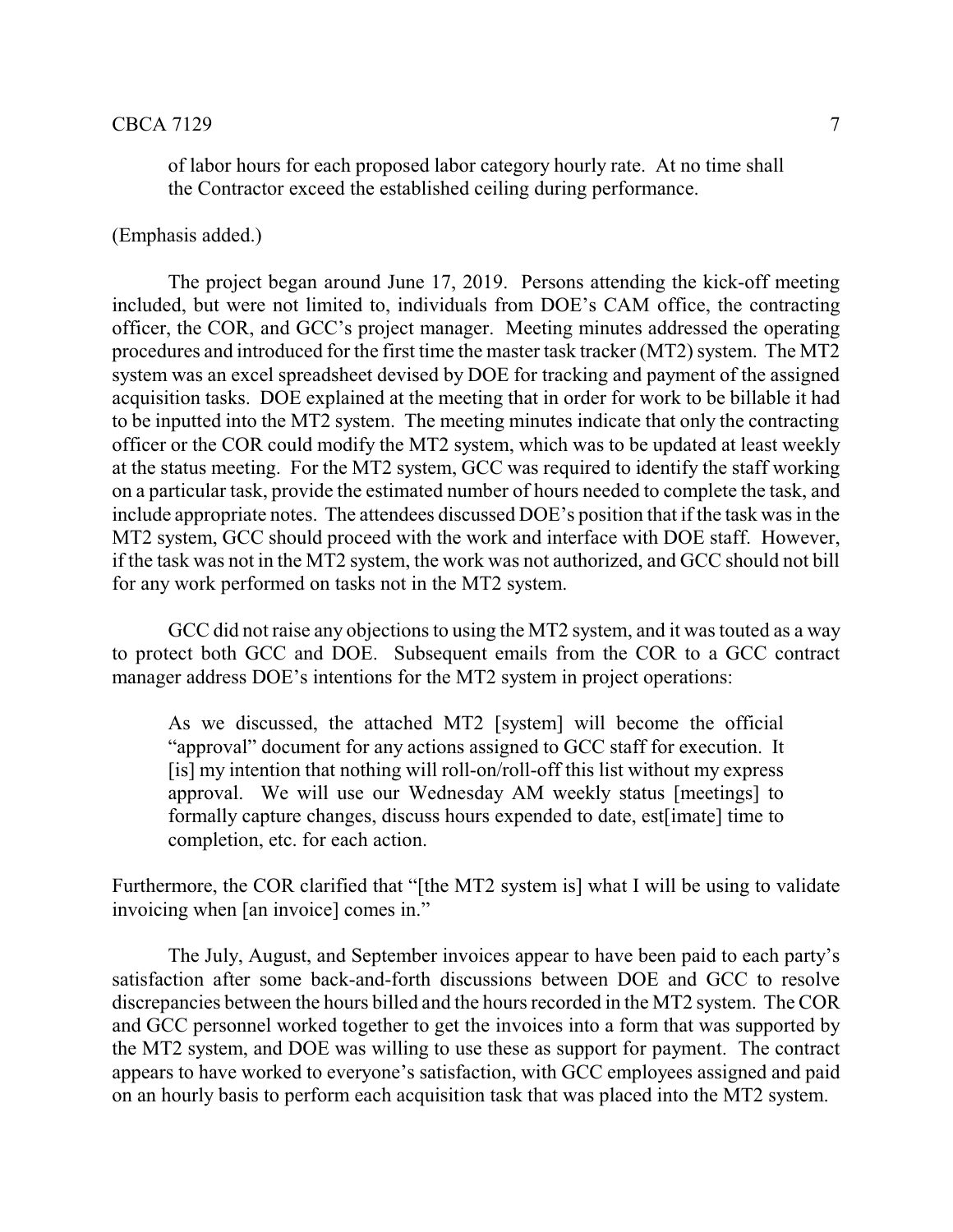In October 2019, DOE started to assign fewer tasks into the MT2 system, resulting in GCC employees at the work site not being fully occupied, and subsequently, problems started to arise. Emails exchanged between the parties in October 2019 clarified their respective positions during this period. GCC expected to be reimbursed by DOE for employees reporting to the work site each day during core hours, even if they were not working on a task, while DOE took the position that in order to be paid the employee had to be working on a task assigned in the MT2 system. GCC wrote to the contracting officer on October 30, 2019:

GCC proposed this order as a time and material with our staff working a full eight-hour day and not as a piece-part billing. If our staff is on duty for eight hours and you do not assign them work to do, then their time is billable and GCC expects to be paid for their time.

I also understand that no new work (acquisition packages) $[^2]$  have [sic] been assigned to our staff since the beginning of the new fiscal year. If that is true then how can they be kept fully occupied for the eight hour day for which they are being contracted to perform?

These are serious concerns and I request your time and consideration to address them with me.

The contracting officer responded on November 8, 2019:

CAM has been explicit in its notice to GCC that this order was placed as a T&M type insomuch as the workload demands of the Government were (and continue to be) undefined and subject to change throughout performance. The PWS does not prescribe, nor has the Department committed, to payment of 40-hour work weeks for . . . staff (this is neither FFP [firm-fixed price] or FFPLOE [firm-fixed price level of effort]). In fact, this would be contrary to the premise and authorities of contracting by the T&M type. Rather, requirements were intentionally expressed in terms of estimated number of tasks to be assigned with clear notice that, "The anticipated contract type for this requirement is Time and Material (T&M); payment shall be made only for actual hours worked." Further, IAW [in accordance with] PWS para B.1.

<sup>&</sup>lt;sup>2</sup> Acquisition package (AP) was the term used in the contract to denote a task as assigned on the MT2 system. For ease of understanding, we have changed all references to acquisition package to acquisition task, or simply task. Every acquisition task was assigned a number when it was inputted into the MT2 system.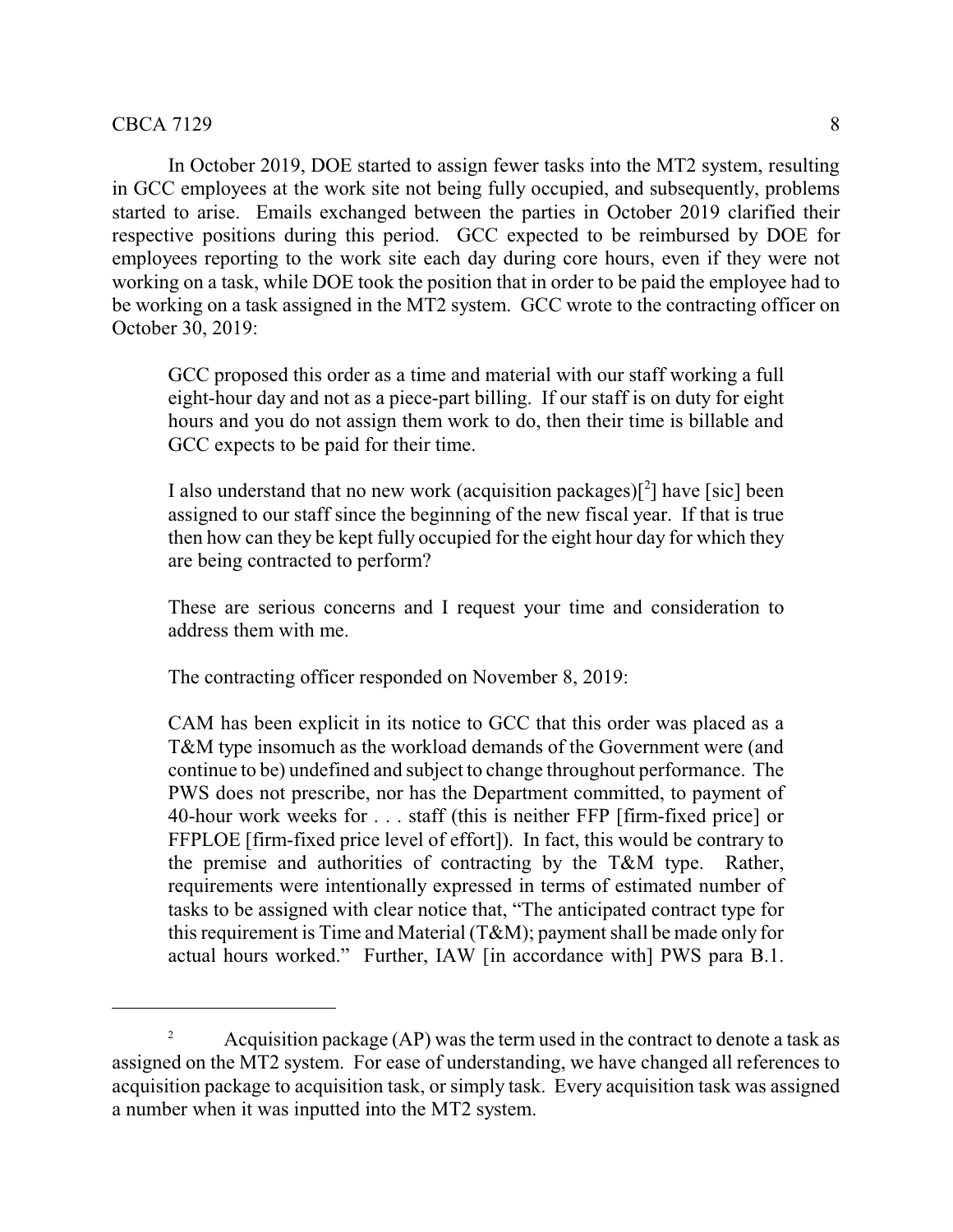#### $CBCA 7129$  9

Estimate (sic) of Tasks to be Assigned, only an estimate of the number of anticipated actions and estimated number of actions to be completed was outlined. Specifically, the PWS states: "All estimates were provided for information purposes only; actual number of actions and/or days available to complete specific assigned tasks within each action may differ from that specified herein and over the course of performance. The Government reserves the right at its sole discretion to assign/unassign tasks to accommodate the Department's priorities."

Apparently, GCC continued to staff the work site based on forty-hour weeks after the contracting officer specifically informed it that the PWS is not construed as requiring GCC to staff the work site when there were no tasks to perform.

On November 12, 2019, GCC submitted an invoice to DOE (91990019F0339004) for services rendered from October 1 through October 31, 2019, along with the accompanying progress and financial status report required in the contract. GCC again raised the decline in assignments under "Issues and/or Concerns" in the accompanying progress report:

GCC was not assigned any new [acquisition tasks] for processing during October. The COR, on-site PM [project manager] and GCC's Director of [Management] Support have been working together to address any concerns. This has enabled CAM to make decisions regarding the assignment of new work/[acquisition tasks] for processing. Due to the lack of new [task] assignments four FTEs [full time employees] are currently not working as expected during October. Personnel were on site for a total of 626.5 hours, but can only account for 597.25 hours of work directly connected to the processing of [tasks]. The number of billable hours associated with assigned [task]s in November will be even less.

The COR responded to GCC on November 15, 2019, regarding the October invoice submission, noting discrepancies between the hours billed and the hours recorded in the MT2 system for almost every GCC employee. In the November 19, 2019, weekly status update, the parties discussed some of the discrepancies for week eighteen of the contract, noting that the variances were due to GCC billing for actual time on site even though the hours were not direct hours on assigned work. GCC complained about being paid "piece and part" for only direct hours on assigned work, stating that its proposal, which was incorporated into the contract, was based on providing an estimated eight full-time employees on site and was not based on billing for tasks completed. In an email dated December 5, 2019, DOE wrote, "[W]e have been clear from the beginning that GCC can only bill for hours actually worked on assigned tasks on the tracker." The contracting officer noted: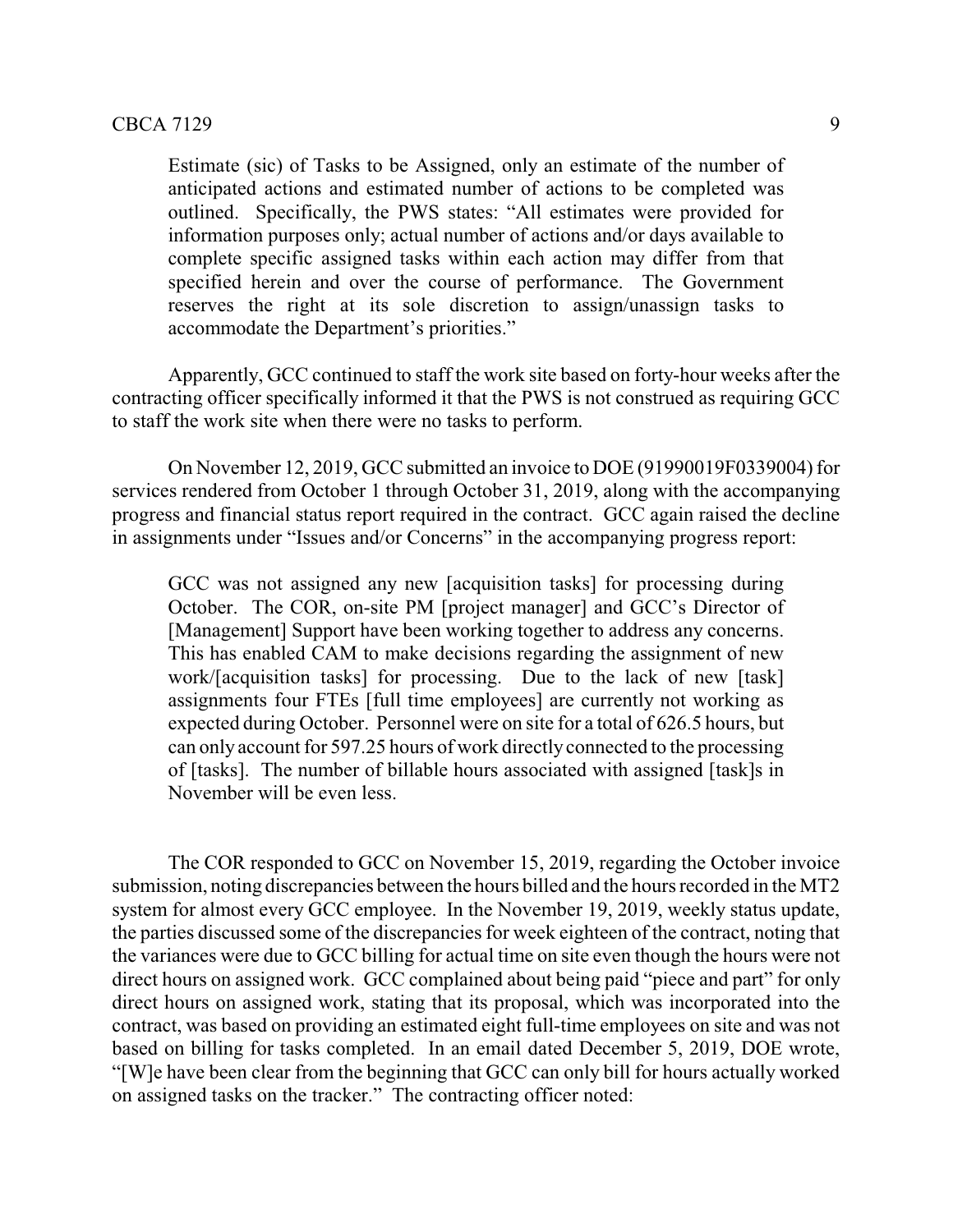At no time did [DOE] authorize or approve for payment billings for non-work hours. All FTE-billings (i.e., 40 hour work weeks) were supported by direct labor hours billed to specific [tasks] (or assigned to workload-related PM [project management] efforts such as account setup, training, etc.). [Examples were given where adjustments were made to the MT2 system to reflect direct hours worked.]

At no time has GCC billed (nor has [DOE] approved) 8 FTE work hours on this contract as they have never staffed to the level estimated during negotiations with the exception of one day. 8/13 was the single (only) day the contract has been fully "staffed" at the estimated 8 FTE level. Note that Dora resigned 8/13 (same day as start date); and then Anthony resigned 8/19 (one week after start date). At most, we've had 6 staff onboard at any given time.

Attorneys for GCC contacted DOE on December 8, 2019, to discuss the October invoice:

CAM was to pay GCC in part on the hourly rates prescribed in the [task] Order for payment for labor that met the labor category qualification of the labor category specified in the order. . . . Hourly rate amounts were to be computed by multiplying the appropriate hourly rates prescribed in the schedule by the number of direst labor hours performed. . . . GCC submitted invoices for providing acquisition specialists for direct labor hours (40-hour work weeks) performed, as mandated by the order.

GCC maintains the plain language of the BPA and subsequent [task] Order support its position that labor hours are defined as a 40-hour work week for each specialist position filled and performed on location.

On December 12, 2019, GCC submitted an invoice to DOE (91990019F0339005) for services rendered from November 1 through November 30, 2019, along with the accompanying progress and financial status report required in the contract. As in the October progress report, GCC raised the lack of assignments. The COR responded to the November invoice submission on December 19, 2019, again noting discrepancies between the hours billed and the hours recorded in the MT2 system for each employee.

On January 16, 2020, GCC submitted an invoice to DOE (91990019F0339006) for services rendered from December 1 through December 11, 2019, along with the accompanying progress and financial status report required in the contract. As in the October and November progress reports, GCC raised the lack of assignments. The COR responded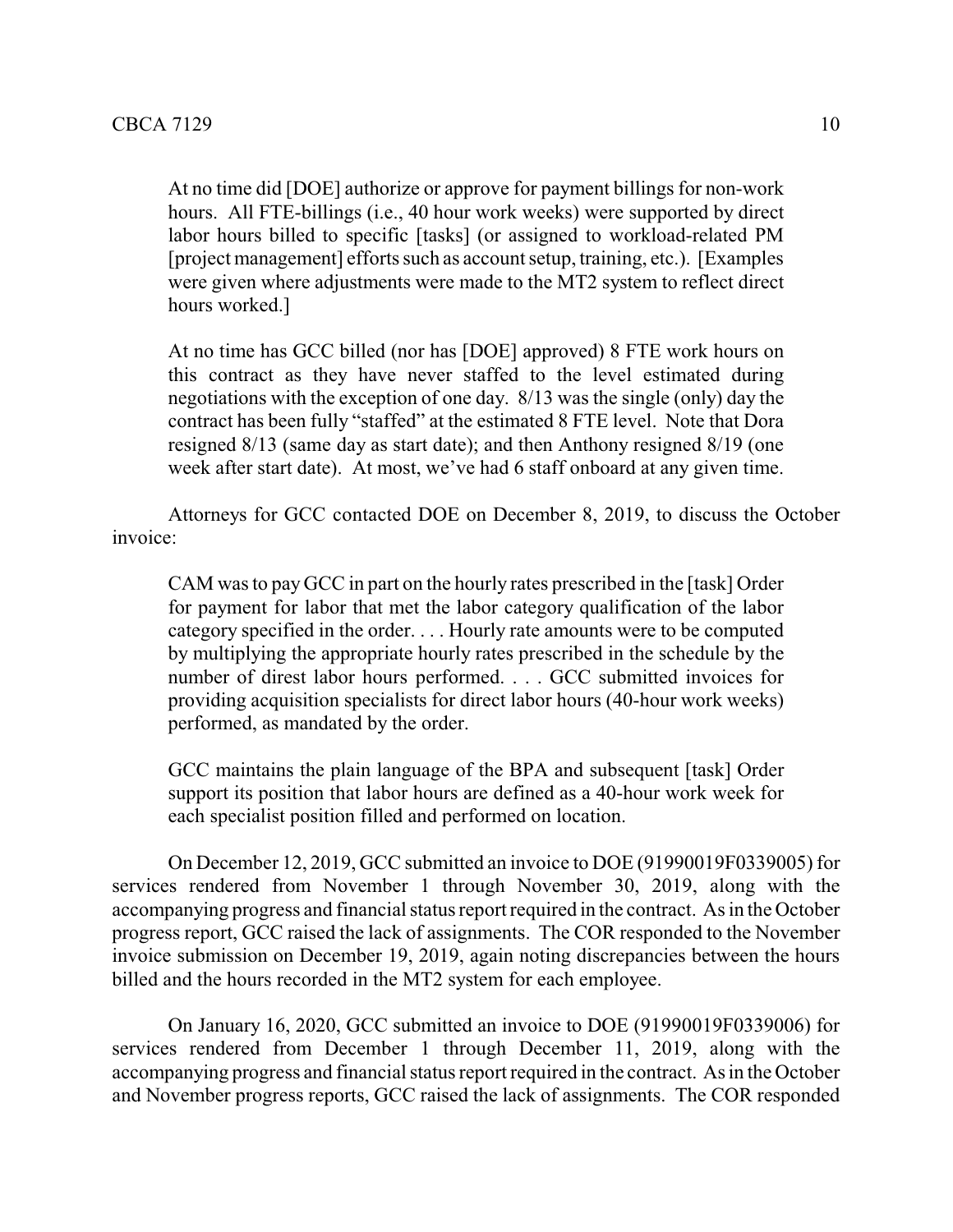to the December invoice submission, again noting discrepancies between the hours billed and the hours recorded in the MT2 system for each employee. GCC responded on February 18, 2020, that "[t]he invoice is correct as submitted. Our staff was on site for the full period billed, and accomplished all work assigned by the COR for this Time & Material contract." DOE responded back on February 26, 2020, that, "[a]s we have discussed in the past, as it pertains to invoices, the MT2 would serve as the final approval document for actual hours worked and invoicing."

On March 10, 2021, GCC submitted a certified claim to DOE in the amount of \$160,709.92, plus interest, for the unpaid amounts from the October, November, and December 2019 invoices. The claim was based on GCC's position that it was required to have its employees physically on the work site forty hours a week, from 9:00 a.m. to 5:30 p.m., and they should be paid on those bases as opposed to by task. In its final decision issued on June 4, 2021, DOE agreed to pay a total of \$110,462.60 for what it referred to as "actual work performed" per the October invoice (\$69,127.27), the November invoice (\$32,560.73), and the December invoice (\$8774.63). DOE denied GCC's claim for the remaining invoiced amount of \$50,247.29, citing GCC's lack of evidence showing that actual work was performed. That amount remains in dispute.

#### Discussion

This appeal involves a question of contract interpretation regarding whether GCC was entitled to be paid for staff that it had at the work site for a forty-hour work week, even if those employees were not working on an acquisition task. GCC alleges that it was required to have staff physically on duty and at the work site for forty hours a week and is entitled to be paid for those employees, whether they had tasks to perform or were idle. GCC posits that the invoices it submitted in July, August, and September included all "direct labor hours" performed, which it construed as a forty-hour work week, and DOE "changed tactics" regarding payment midway through this six-month contract, when it tied payment to specific tasks.

DOE alleges that GCC was entitled to bill only for "direct labor," which the contract defined as the hours of the work performing labor directly related to the item produced or service rendered. According to DOE, payment was conditioned on the number of hours the contractor logged in the MT2 system associated with specific acquisition tasks and was not defined by the number of hours the contractor had employees physically on the site that were not working on tasks. DOE posits that it never paid GCC based on a forty-hour week but rather that it paid based on the tasks performed.

When reading the contract as a whole, we interpret the contract as requiring that GCC employees be working on an acquisition task in order for GCC to be paid for the work. The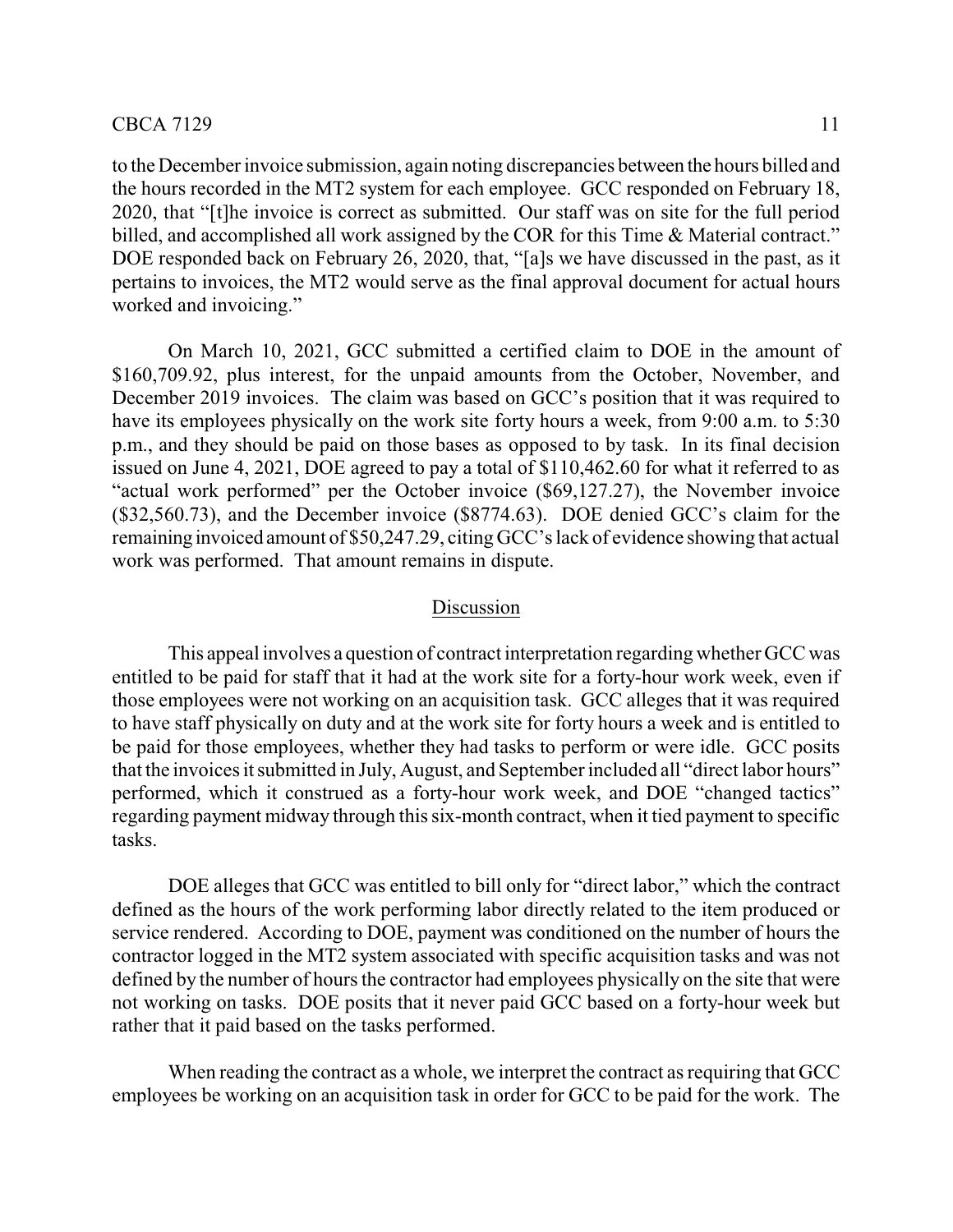contract did not require DOE to pay for GCC employees that were at the work site but not working on an assigned task.

The Board in *ACM Construction & Marine Group, Inc. v. Department of Transportation*, CBCA 2245, et al., 14-1 BCA ¶ 35,537, explained how contract interpretation issues are analyzed:

Contract interpretation begins with an examination of the plain language of the contract. *LAI Services, Inc. v. Gates*, 573 F.3d 1306, 1314 (Fed. Cir. 2009) (citing *M.A. Mortenson Co. v. Brownlee*, 363 F.3d 1203, 1206 (Fed. Cir. 2004)). The contract must be read as a whole, giving reasonable meaning to all its parts. *Gould, Inc. v. United States*, 935 F.2d 1271, 1274 (Fed. Cir. 1991). If the plain language of the contract is unambiguous on its face, the inquiry ends, and the contract's plain language controls. *Hunt Construction Group, Inc. v. United States*, 281 F.3d 1369, 1373 (Fed. Cir. 2002). But if the contractual language at issue is susceptible of more than one reasonable interpretation, it is ambiguous, and it is the Board's task to determine which party's interpretation should prevail. *Gildersleeve Electric, Inc. v. General Services Administration*, GSBCA 16404, 06-2 BCA ¶ 33,320, at 165,210.

An ambiguity exists when a contract is susceptible to more than one reasonable interpretation. *See, e.g., E.L. Hamm & Associates, Inc. v. England,* 379 F.3d 1334, 1341-42 (Fed. Cir. 2004);*Metric Constructors, Inc. v. National Aeronautics and Space Administration*, 169 F.3d 747, 751 (Fed. Cir. 1999). When a dispute arises as to the interpretation of a contract and the contractor's interpretation of the contract is reasonable, tribunals apply the rule of *contra proferentem*, which requires that ambiguous or unclear terms that are subject to more than one reasonable interpretation be construed against the party who drafted the document. *Turner Construction Co. v. United States*, 367 F.3d 1319, 1321 (Fed. Cir. 2004); *United States v. Turner Construction Co.*, 819 F.2d 283, 286 (Fed. Cir. 1987). If an ambiguity exists, the next question is whether that ambiguity is patent. An ambiguity is patent if the ambiguity is so glaring that it is unreasonable for the contractor not to discover and inquire about it. The doctrine of patent ambiguity is an exception to the general rule of *contra proferentem*, which courts use to construe ambiguities against the drafter. More subtle ambiguities are deemed latent, and the general rule that such language is interpreted in favor of the nondrafting party will apply. *See Triax Pacific, Inc. v. West*, 130 F.3d 1469, 1474-75 (Fed. Cir. 1997);*Interstate General Government Contractors, Inc. v. Stone*, 980 F.2d 1433, 1434-35 (Fed. Cir. 1992).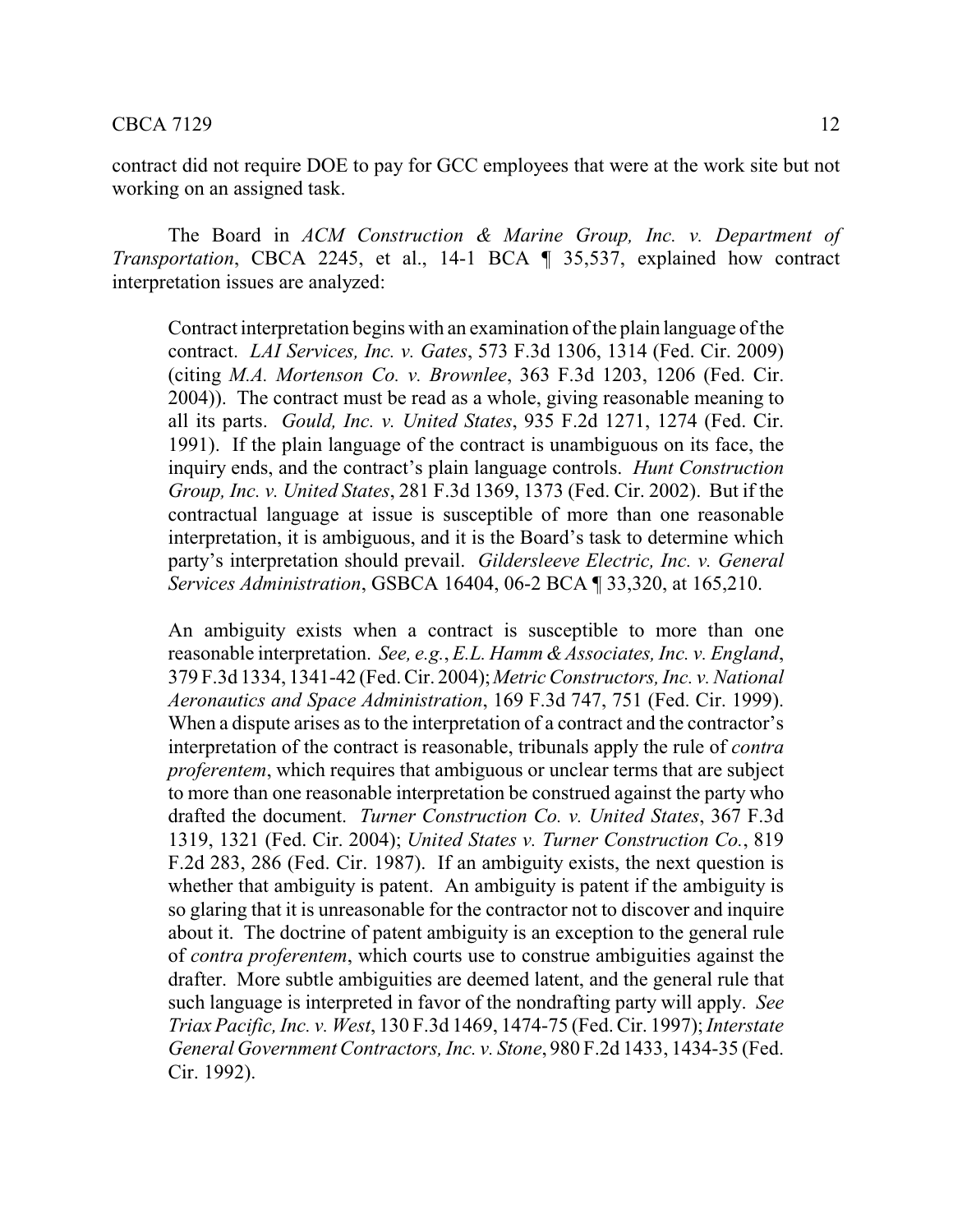It is not the subjective intent of the drafter, but rather the intent that is conveyed by the language used, that governs the contract's interpretation. *See, e.g.*, *JAVIS Automation & Engineering, Inc. v. Department of the Interior*, CBCA 938, 09-2 BCA ¶ 34,309, at 169,480 (citing *Firestone Tire & Rubber Co. v. United States*, 444 F.2d 547, 551 (Ct. Cl. 1971)). In addition, "the language of [the] contract must be given the meaning that would be derived from the contract by a reasonably intelligent person acquainted with the contemporaneous circumstances," *Teg-Paradigm Environmental, Inc. v. United States*, 465 F.3d 1329, 1338 (Fed. Cir. 2006), "unless a special or unusual meaning of a particular term or usage was intended, and was so understood by the parties." *Lockheed Martin IR Imaging Systems, Inc. v. West*, 108 F.3d 319, 322 (Fed. Cir. 1997).

We believe that, when this contract is read as a whole, giving meaning to each portion, there is no ambiguity about what was and was not required. GCC was required to have employees available within a reasonable time for acquisition tasks as assigned by DOE. It was not required to have every employee on the work site forty hours each week.

Regarding payment, DOE consistently paid GCC in line with the acquisition tasks its employees performed that were inputted into the MT2 system. DOE did not pay GCC based on a forty-hour work week. We cannot agree with GCC that DOE changed payment tactics, as it appears from the record that DOE consistently tied payments to the tasks assigned and performed. There is no indication in the record that DOE ever paid GCC for its employees simply being on the work site but not working on a specific task that had been assigned in the MT2 system. During the first three months of this contract, there were repeated backand-forth discussions between DOE and GCC calculating the actual hours worked on each assigned task. During the first three months of the contract, GCC was paid after working with DOE to calculate and reconcile the time each GCC employee worked on a particular acquisition task in the MT2 system.

The contract's PWS clearly informed GCC that this was a T&M contract and "payment shall be made only for actual hours worked." An estimate for the type of work anticipated, as well as the estimated number of actions expected to be completed, was included in the contract, but it was noted that these were only estimates and were provided for information purposes only. The actual number of acquisition tasks "may differ from that specified herein and over the course of performance. The Government reserves the right at its sole discretion to assign/unassign tasks to accommodate the Department's priorities." *Id*.

While the PWS noted that the general work hours were to be from 9:00 a.m. to 5:30 p.m., Monday through Friday, the PWS did not state that GCC employees who were not assigned tasks had to be at work. GCC was required to provide to the COR and contracting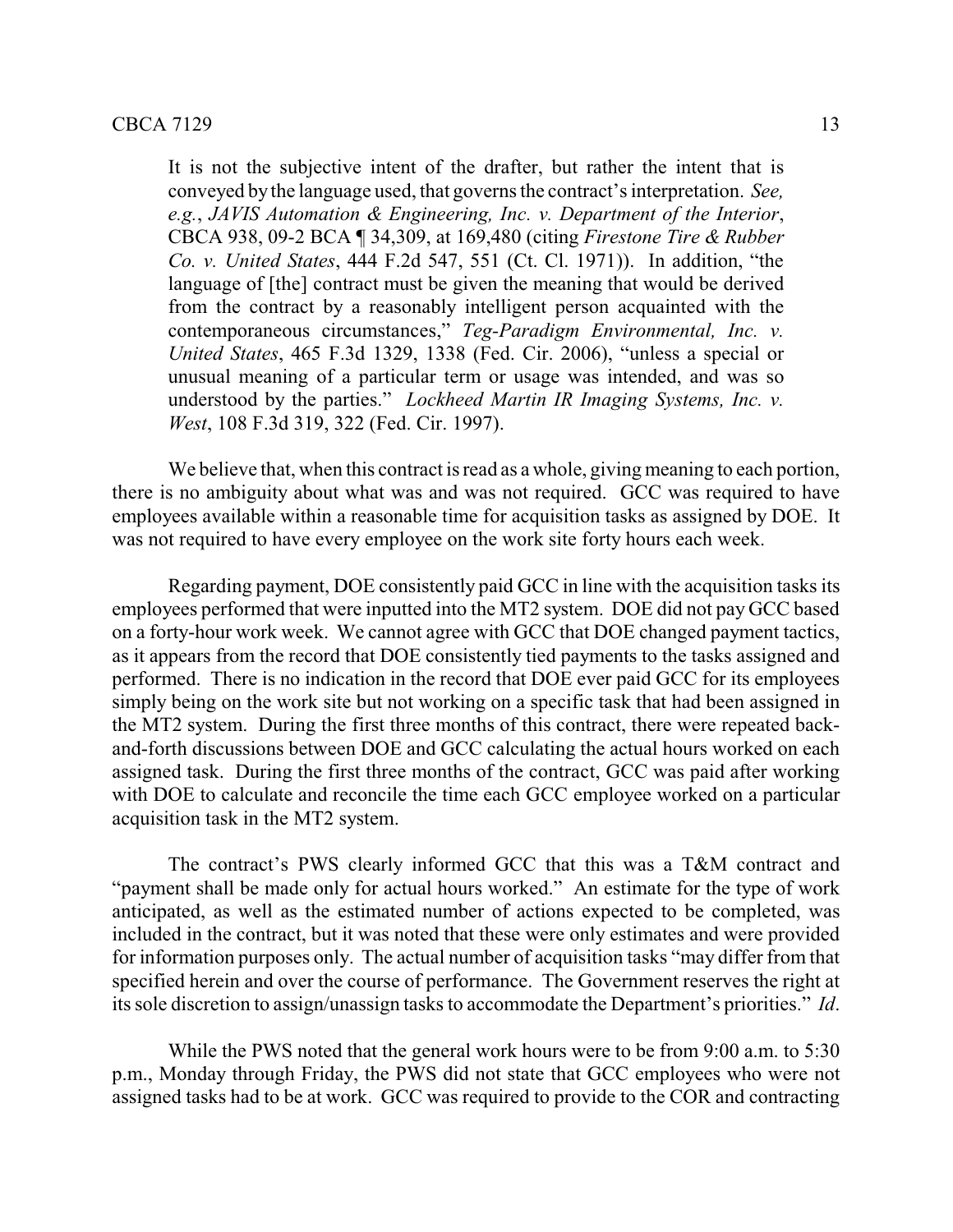officer written progress/financial status reports with its monthly invoice. These reports were to be for the period reflected in the invoice and had to include the following information: work completed during the reporting period (including listing of submitted deliverables); description of work in progress; issues identified and plan for addressing them; labor hours expended (current month and cumulative); amount of funds expended (current month and cumulative); amount of funds remaining under the contract; and total cost estimate through completion of the contract period. If a GCC employee was idle on the work site, such information could not be provided.

DOE agreed to pay GCC's vouchers based on an employee's hourly rate, with the amount computed by multiplying the appropriate hourly rates prescribed in the schedule by the number of direct labor hours performed. *See* 48 CFR 52.232-7 (2020) (FAR 52.232-7). Lunch time and surfing the Internet were specifically mentioned in the contract as not being direct labor hours. We conclude that this was DOE's attempt to make clear that idle time would not be compensable.

Appellant argues that the labor hours referred to in the contract include everyhour that the contractor was at DOE's work site available to work. DOE argues that labor hours are only those hours that the contractor put towards completing a specifically defined task. The contract itself does not define "labor hours," but when we read this contract as a whole, we construe labor hours to be hours in which a GCC employee is actually working on an acquisition task assigned by DOE, i.e., tasks (as opposed to Internet surfing).

GCC was required to substantiate its vouchers in several ways. It appears that the parties agreed to use the MT2 system as a way to prove the reasonableness of the work assigned, performed, and billed. There has been no complaint as to the MT2 system's accuracy. We note that the MT2 was not mentioned in the contract documents. It appears to have been created by DOE at the start of the contract. However, under the PWS and FAR 52.232-7, payment provisions in the contract envision using "[o]ther substantiation approved by the Contracting Officer," and the MT2 system was just that. FAR 52.232-7(a)(5)(iii). The MT2 systemhelped the contracting officer and COR track the acquisition tasks that were assigned and helped GCC track how many hours each of its employees was spending on performing an assigned task. The MT2 system seemed to work for each party until the number of acquisition tasks being assigned by DOE declined.

We reviewed some language in the BPA's "Tour of Duty" that states: "All full-time schedules must provide for 80 hours of work during a two week period. Part-time employees should establish schedules that are consistent with the hours that they work." We do not read this phrase as requiring GCC to have full-time employees on the work site for eighty hours per pay period or forty-hour weeks. Further, the core hours set forth in the contract were merely core hours that the employee had to work on site if they had been assigned an